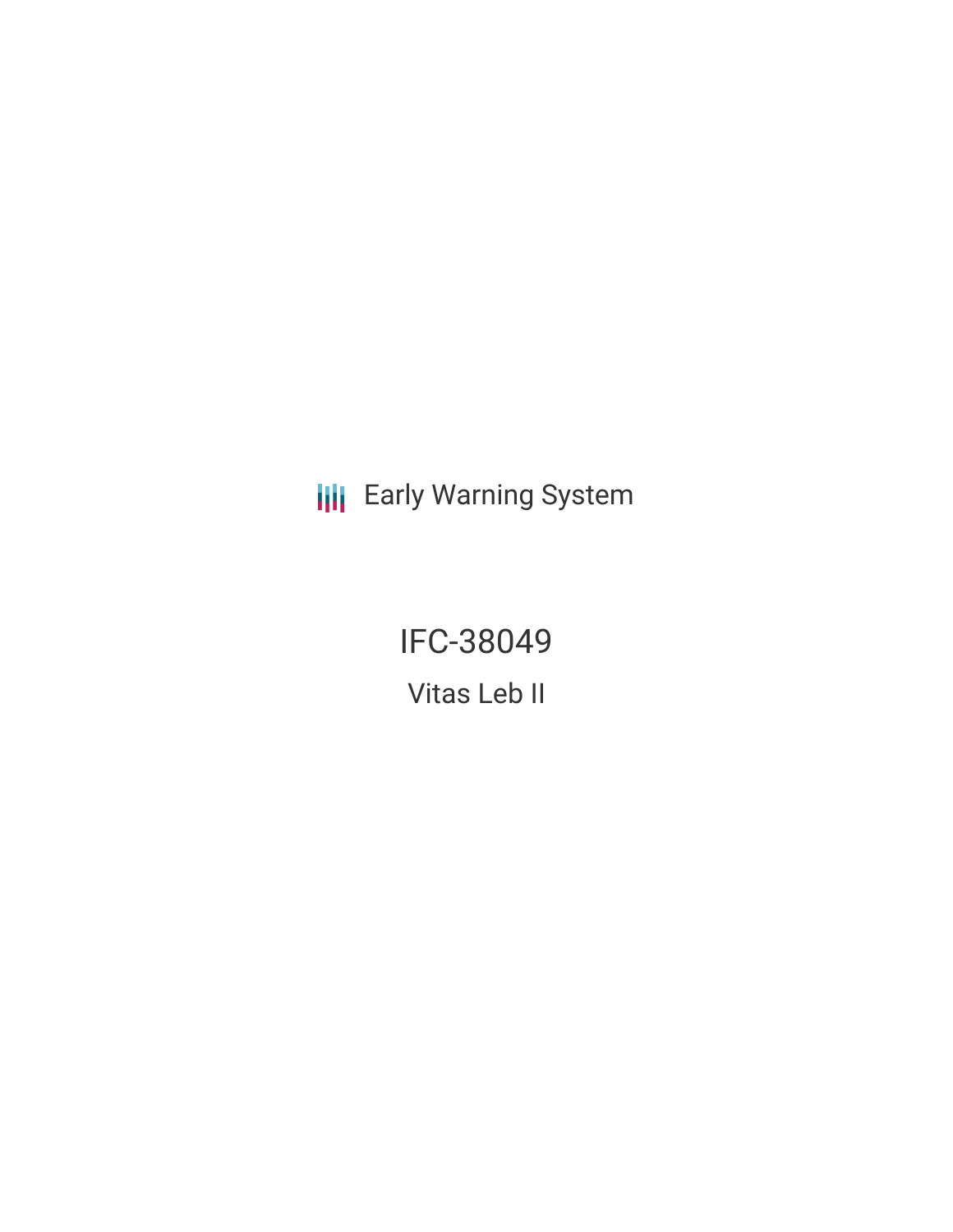| <b>Countries</b>               | Lebanon                                 |
|--------------------------------|-----------------------------------------|
| <b>Financial Institutions</b>  | International Finance Corporation (IFC) |
| <b>Status</b>                  | Approved                                |
| <b>Bank Risk Rating</b>        | FI.                                     |
| <b>Voting Date</b>             | 2016-08-05                              |
| <b>Borrower</b>                | <b>Vitas SAL</b>                        |
| <b>Sectors</b>                 | Finance                                 |
| <b>Investment Type(s)</b>      | Loan                                    |
| <b>Investment Amount (USD)</b> | $$4.00$ million                         |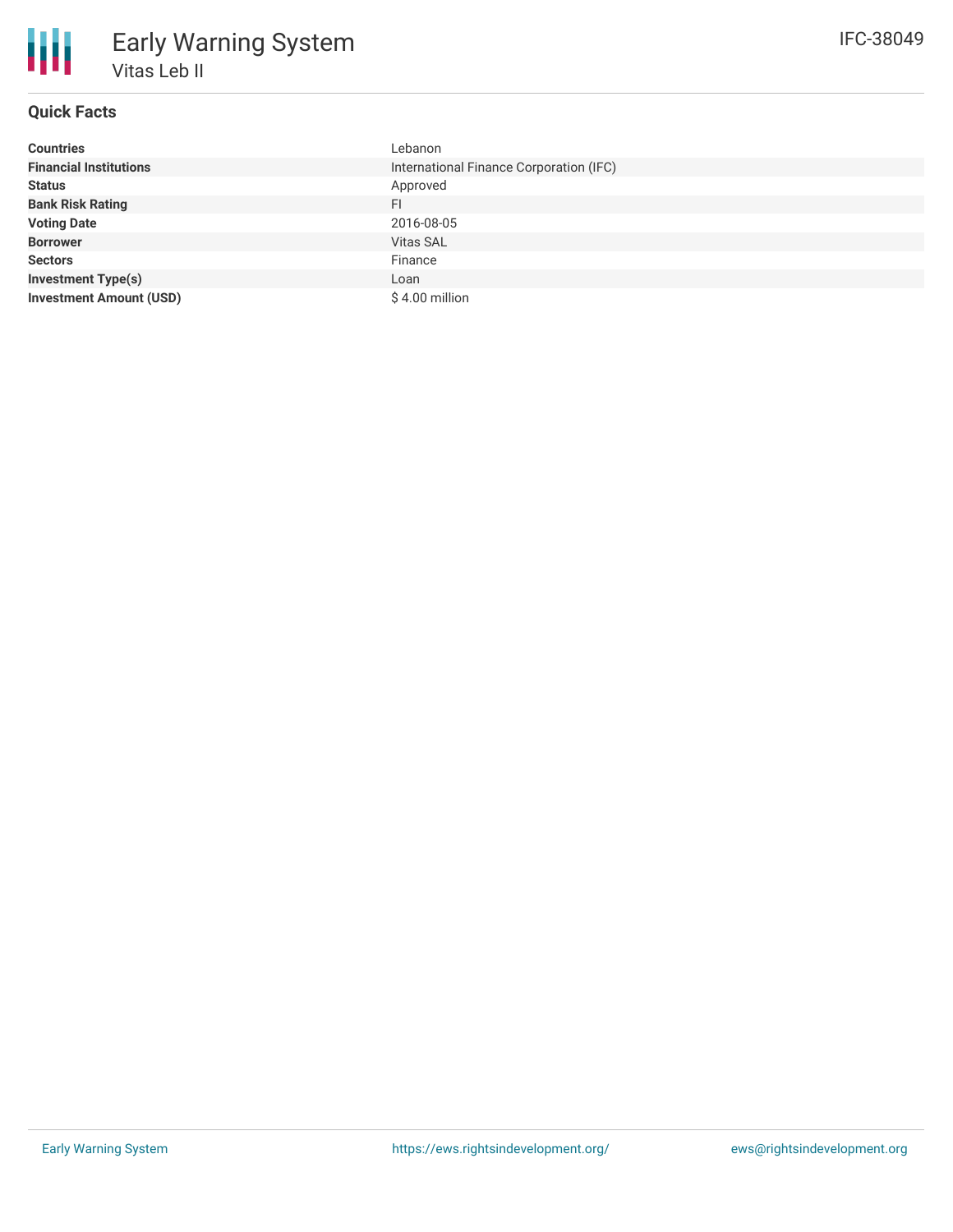

## **Project Description**

According to IFC website, the project involves a senior loan of up to US\$ 4 million to Vitas S.A.L., a microfinance institution in Lebanon. Proceeds of the loan will be used to support the Company loan portfolio growth and increase access to funding needs of micro entrepreneurs and low income people in Lebanon, and create jobs through greater financial inclusion as it targets segments and geographies underserved by the financial system.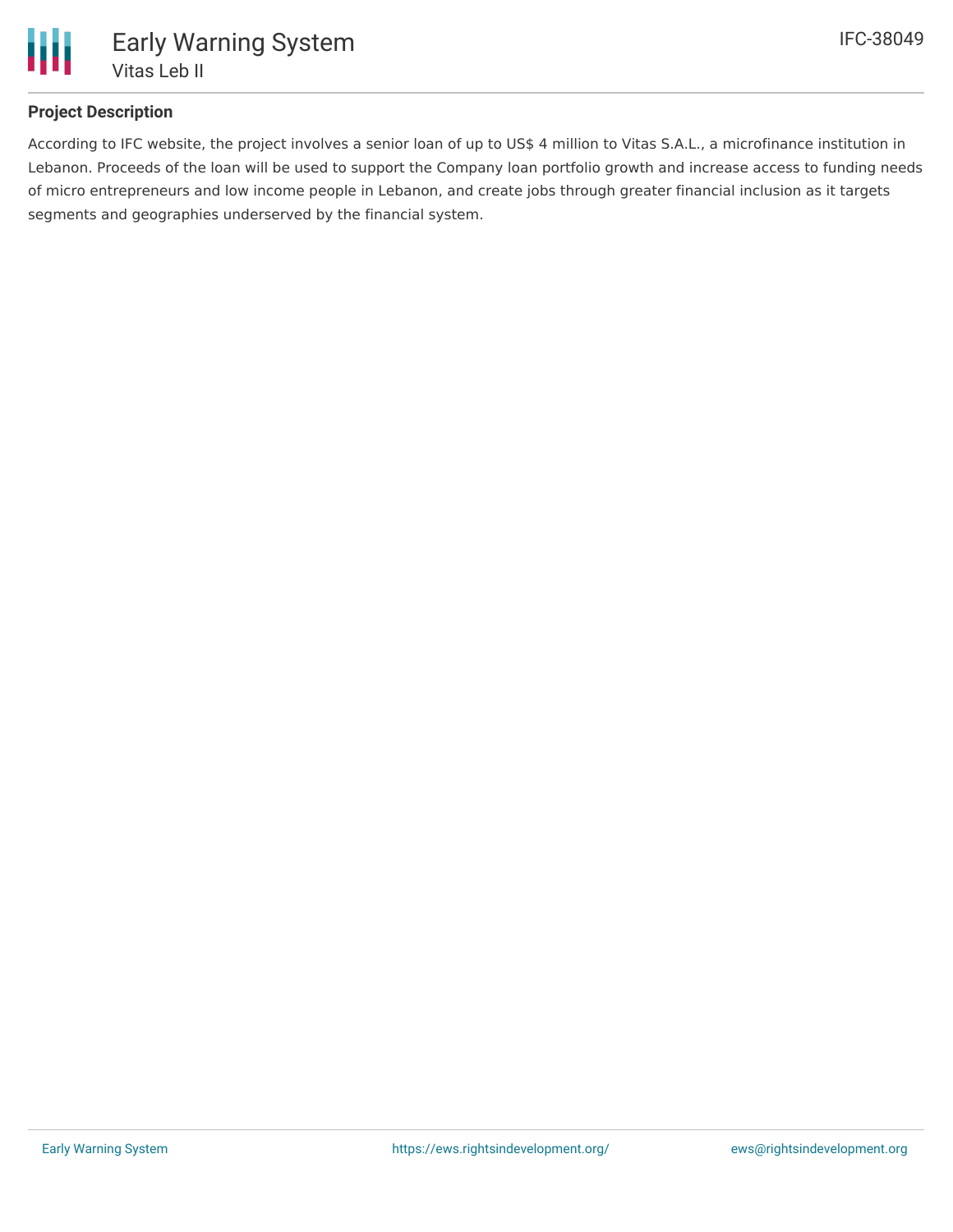# **Investment Description**

• International Finance Corporation (IFC)

# **Financial Intermediary**

Financial Intermediary: A commercial bank or financial institution that receives funds from a development bank. A financial intermediary then lends these funds to their clients (private actors) in the form of loans, bonds, guarantees and equity shares. Financial intermediaries include insurance, pension and equity funds. The direct financial relationship is between the development bank and the financial intermediary.

Vitas [S.A.L.](file:///actor/962/) (Financial Intermediary)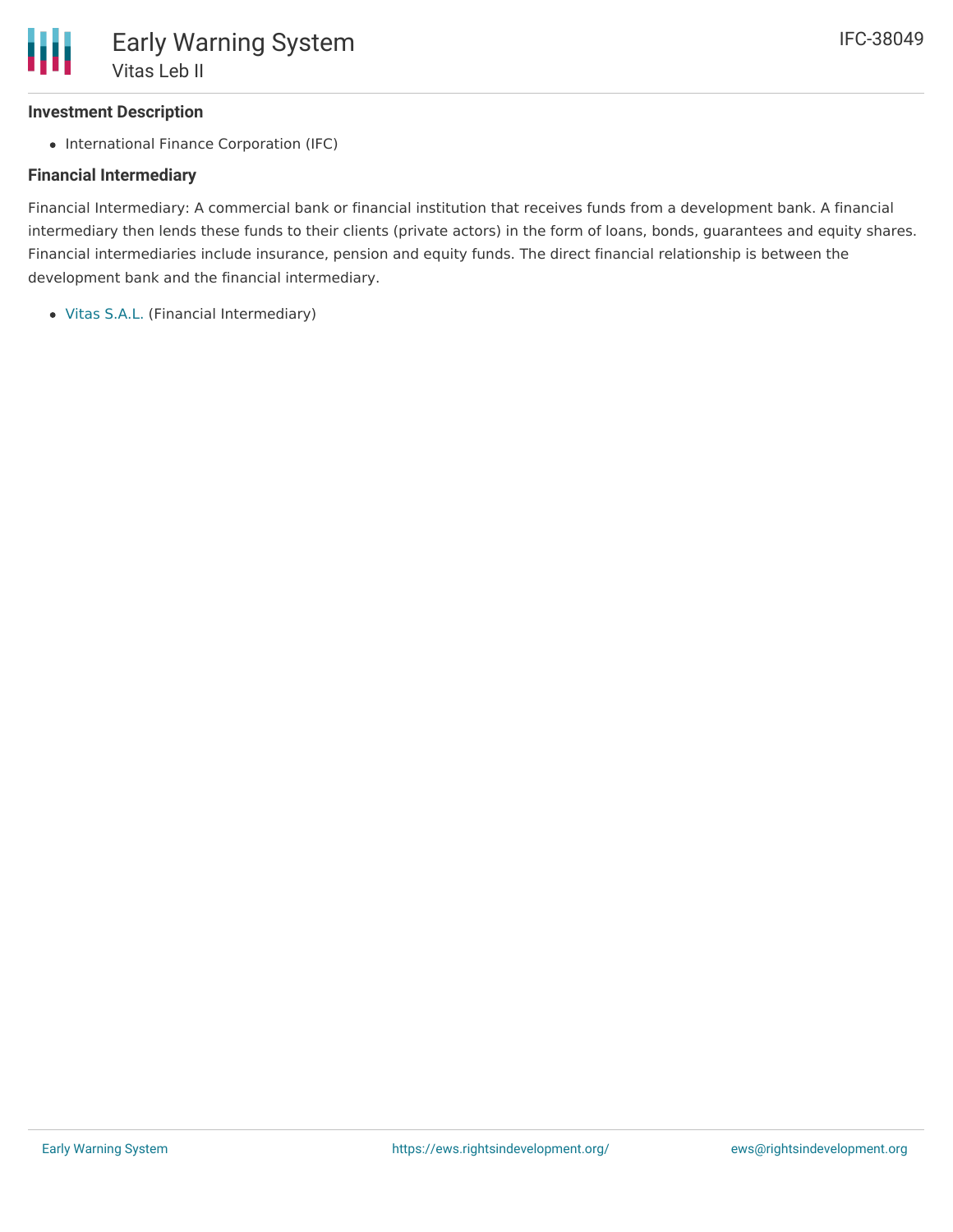

## **Private Actors Description**

VITAS S.A.L. was established in 2003, as a Lebanese joint stock company. In 2007, the company was registered with the Central Bank of Lebanon to be the first microfinance institution operating as a regulated non-bank Finance Institution (NBFI) in Lebanon. In 2012, it became a subsidiary of "VITAS Group" and Currently, VITAS S.A.L. is one of the leading microfinance providers in Lebanon, serving its clients across the country both directly as well as in partnership with local Lebanese Banks.

VITAS S.A.L. is 99.99% owned by VITAS Group with the remaining shares are owned by Board members as required by Lebanese law. VITAS Group is a private financial holding group launched in 2010, it is owned by both: "Global Communities"; an international NGO and "Bamboo Financial Inclusion Fund", headquartered in Luxembourg with 71% and 29% ownership stake respectively.